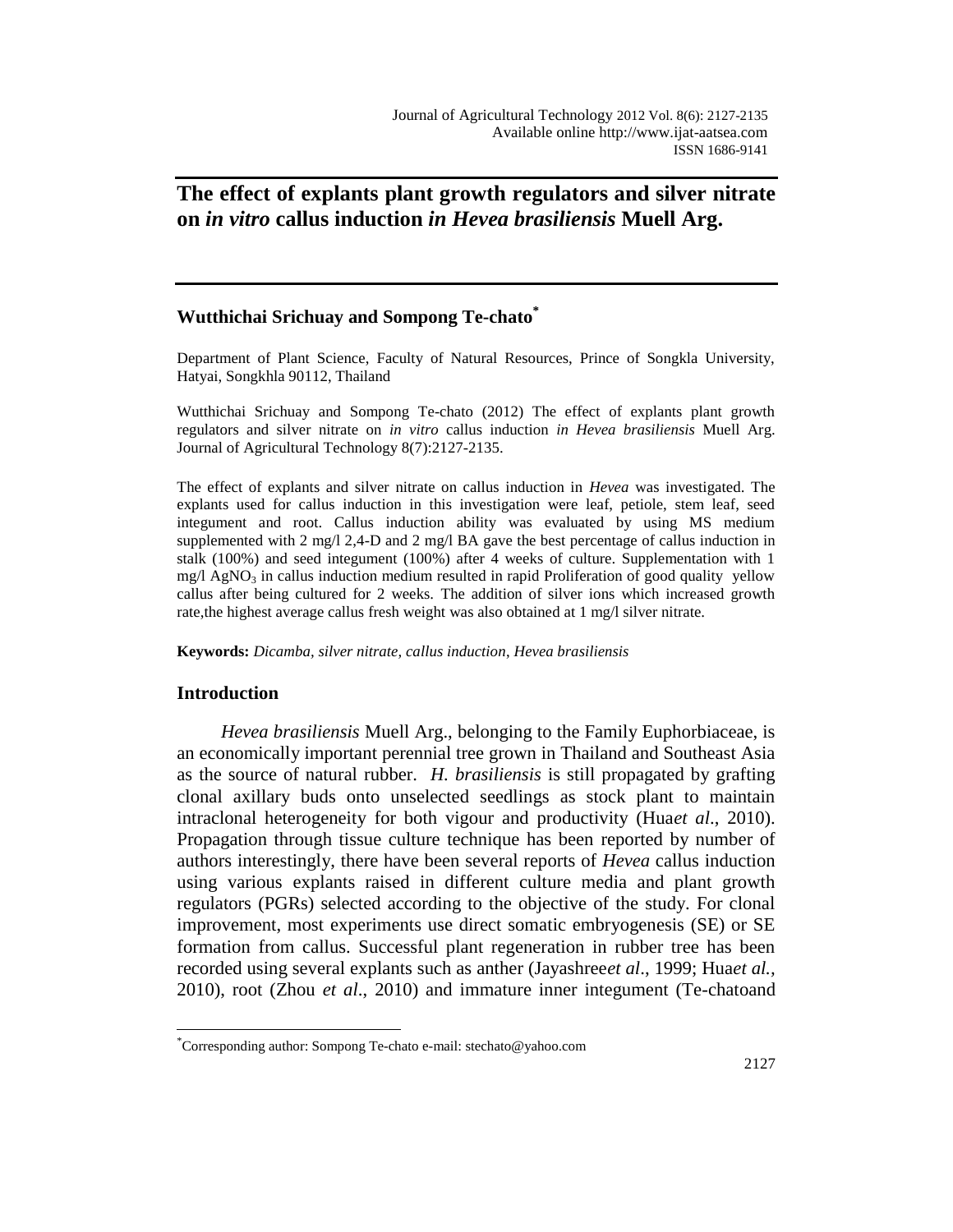Chartikul, 1993; Sushamakumari *et al*., 2000; Montoro *et al*., 2003; Lardet *et al*., 2007).

In order to propagate true-to-type clones, the microcutting technique is always used. This technique begins by culturing axillary buds or cotyledonary nodes and then inducing plantlets from them. However, an efficient protocol for the large scale micropropagation of elite *Hevea* clones has not yet been developed (Nayanakantha and Seneviratne, 2007).

Gaseous components of the tissue culture system, especially ethylene, play an important role in growth and development of plant (Lieberman, 1979; Yang and Hoffman, 1984). Ethylene is recognized as plant PGRs, promoted leaf abscission, fruit ripening and flower senescence. In tissue culture, ethylene can affect callus growth (Kumar *et al*., 2009) its absence also favour to callus formation on anther culture of coffee (Silva *et al*., 2011). Silver nitrate  $(AgNO<sub>3</sub>)$  are reported to potent inhibitor ethylene action (Beyer, 1976). It has also been promoted plantlet regeneration during somatic embryogenesis in a number of crop species, including Brussels sprouts (Williams *et al*., 1990), cassava (Zhang *et al.,* 2001), *Paspalum scrobiculatum* L. (Vikrant and Rashid, 2002), *Ziziphus jujuba* Mill. (Feng *et al.*, 2010), achiote (Parimalan*et al*., 2010) and turnip (Cogbill*et al*., 2010).

In this present study,  $AgNO<sub>3</sub>$  was applied to culture medium for callus induction and culture of *Hevea brasiliensis*.

### **Materials and methods**

## *Plant material and culture conditions*

Explants derived from seedlings of rubber clone RRIM 600 and native rubber tree grown around Prince of Songkla University, Hat Yai campus, Songkhla province, Thailand, were collected from a young red shoots 1 month after germination and washed in running tap water for 20-30 minutes. The explants were surface sterilized in 70% ethanol for 30 seconds and in 20% sodium hypochlorite for 20 minutes, followed by three rinses with sterilized distilled water. The sterilized explants were separated into leaf, petiole, stem, seed integument and root then cut into 0.5 - 1 cm. length and cultured on Murashige and Skookmedium.The medium's pH was adjusted to 5.7 with 0.1 N HCl or KOH before adding 0.75% agar and autoclaved at 1.05 kg/cm<sup>2</sup>, at 121°C for 15 minutes. The cultures were maintained at  $28\pm0.5^{\circ}$  C under fluorescent lamps at 12.5 $\mu$ mol/m<sup>2</sup>/s for a 14 hour photoperiod.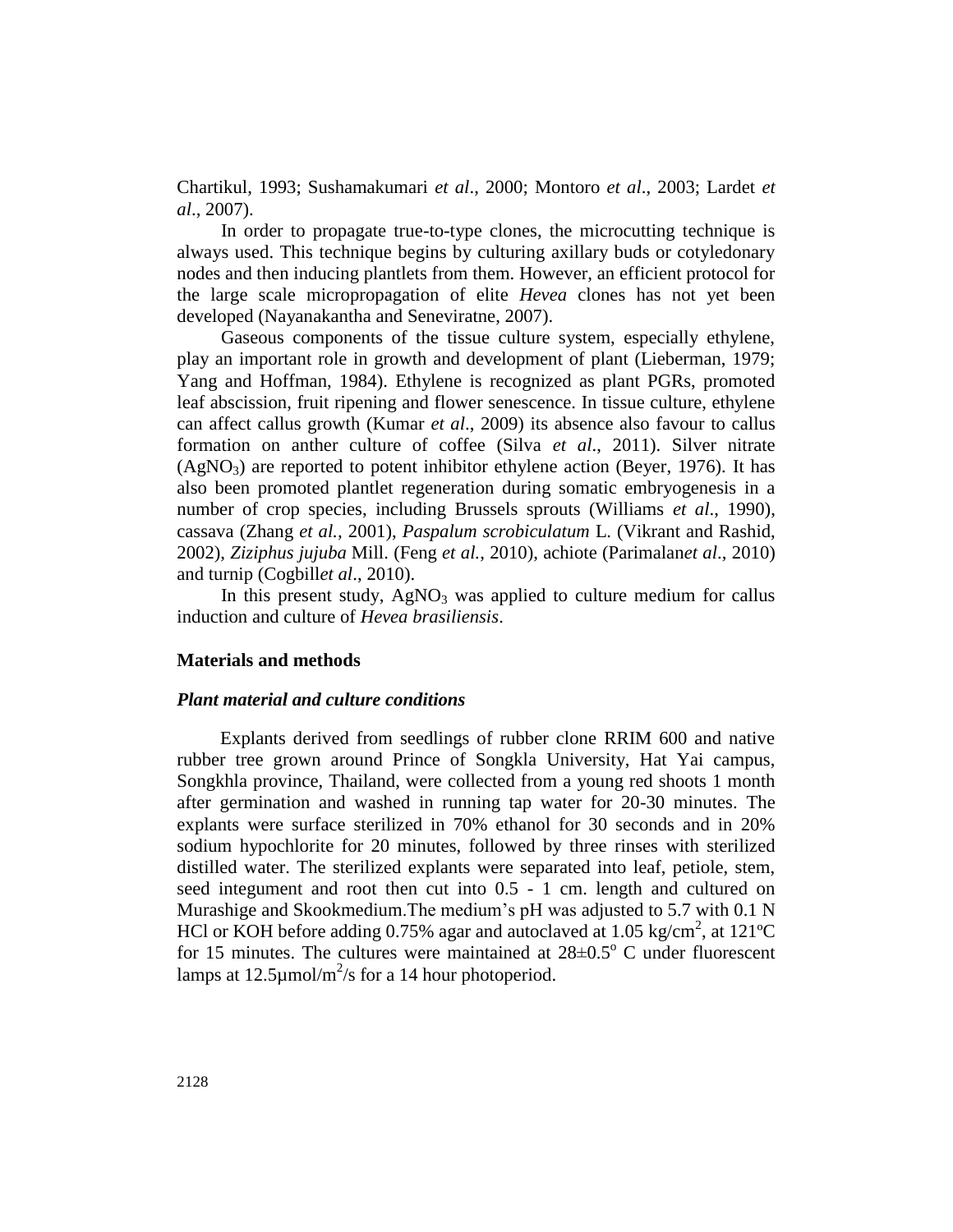## *Effect of PGRs on callus induction*

All types of explants were cultured on MS medium supplemented with 3% sucrose, 2 mg/l 2,4-D, 2 mg/l BA or various concentrations of dicamba (1, 2 and 3 mg/l). under the conditions specified above. The cultures were routinely subcultured at 4 week intervals for 2 months to induce callus. After being cultured for callus formation in term of percentage and was recorded extent of callus formation per explant was recorded.

## *Effect of silver nitrate on callus induction*

Leaf and petiole explants cultured on the MS medium add to 3% sucrose, 2 mg/l 2,4-D, 2 mg/l BA and two different concentrations of silver nitrate (0, 1 mg/l) which was lower than previous experiments. The cultures were maintained under the same conditions as described above. After 2 and 4 weeks of being cultured, callus induction percentage was recorded.

## *Effect of silver nitrate on callus culture*

Four-week-old callus derived from culturing on the MS medium supplemented with 3% sucrose,  $2 \text{ mg}/12.4 - \text{D}$  and  $2 \text{ mg}/1 \text{ BA}$  were transferred to proliferation medium which was solidified MS mediumsupplemented with various concentrations of silver nitrate (0 and 1 mg/l). After 4 weeks of culture, the proliferation rate of callus were recorded.

## *Statistical analysis*

Each experiment consisted of treatment replication. What design is perform Mean values were analyzed using a one-way analysis of variance (ANOVA). Significant differences among treatments were detected using Duncan's multiple range tests (DMRT) at the 0.05 level of probability.

# **Results**

## *Effect of PGRs on callus induction*

MS medium supplemented with 2,4-D and BA at the same concentrations of 2 mg/l promoted the formation of callus from all types of explants of rubber seedlings. Among those explants seed integument and stem gave the highest percentage callus formation at 100, followed by petiole, leaf significant different (p<0.05) to that obtained from root (Table 1). Replacement 2,4-D and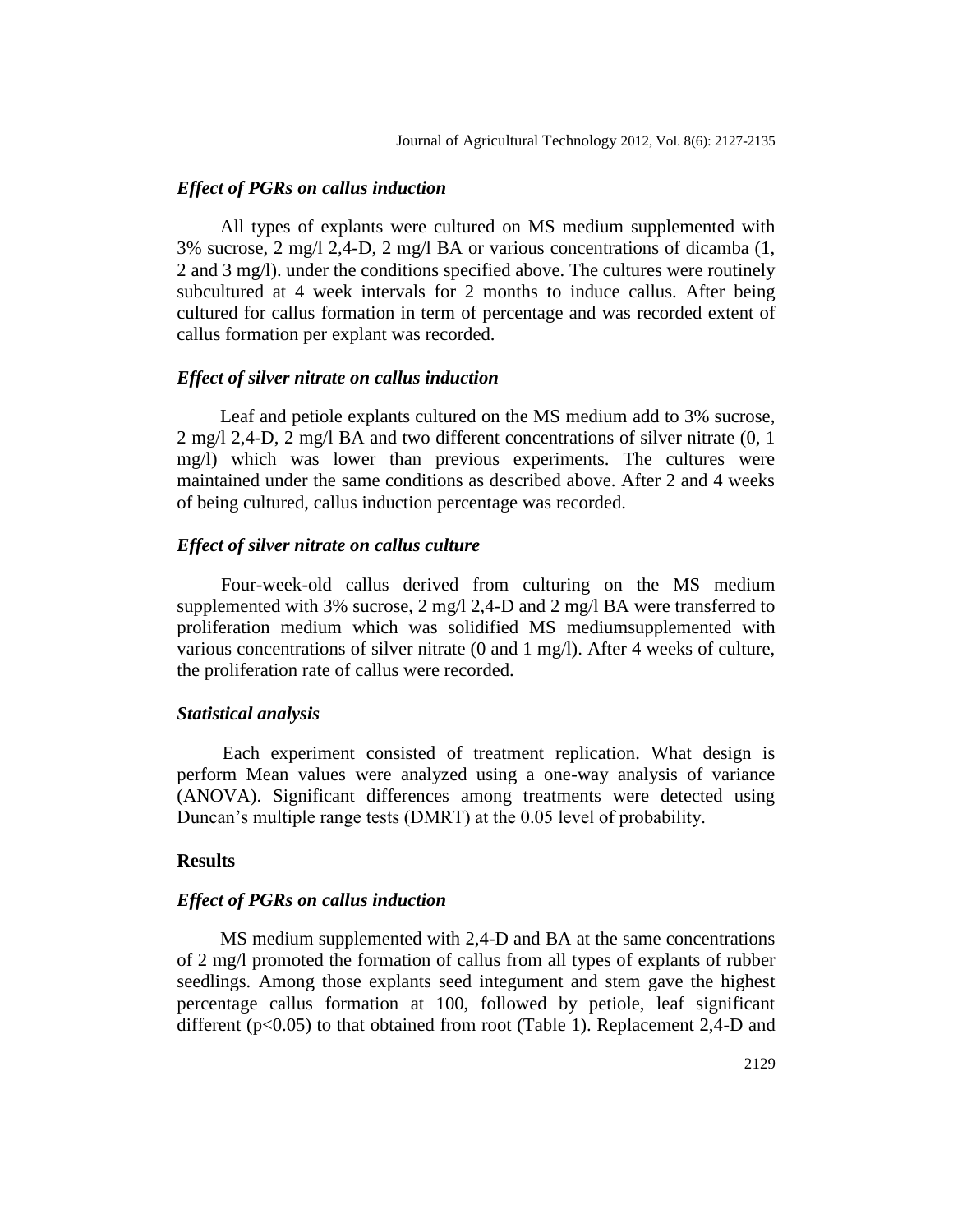BA with dicamba at all concentrations could not induce callus from all explants except leaf explants.

Callus produced was differed from explants to explants and plant growth regulators. Characteristic of callus obtained from the present study was classified into 3 types. Callus was initiated from leaf, petiole, stem, seed integument and root. Experimental results show that callus formed at different type among five kinds of explants in the MS medium supplemented with 2 mg/l 2,4-D and 2 mg/l BA, leaf and root promoted type I callus, petiole and stem promoted type II callus, seed integument promoted type III callus but Dicamba promoted types II of leaf explant (Table 1). The type III callus gave higher active growth then type I and type II. The effects of plant growth regulators on type callus from explants, resulting in 3 type of callus formation; type I, compact, hard and white gray Show fig 1B; type II, compact, hard, wool swollen and white gray Show fig 1C; type III, granular, friable and yellow Show fig 1A. Dicamba in induce medium resulting type II callus.

# *Effect of silver nitrate on proliferation of callus*

In order to proliferate callus from leaf and petiole, the effect of silver nitrate was investigated and the result show that callus looked better than that of controlled treatment. In the absent of silver nitrate, callus swollen without cell division (Fig. 1). The stimulatory effect of silver nitrate on callus proliferation was 1 mg/l. Different concentration of silver nitrate had influences on the type of callus (Table 2).

## *Effect of silver nitrate on callus growing*

Silver nitrate play important role in enhancing callus growth. Concentration of the chemical at 0 to 1 mg/l containing in the MS medium supplemented with 2 mg/l 2,4-D and 2 mg/l BA increased the growth rate of callus leading to the highest average fresh weight (Table 3).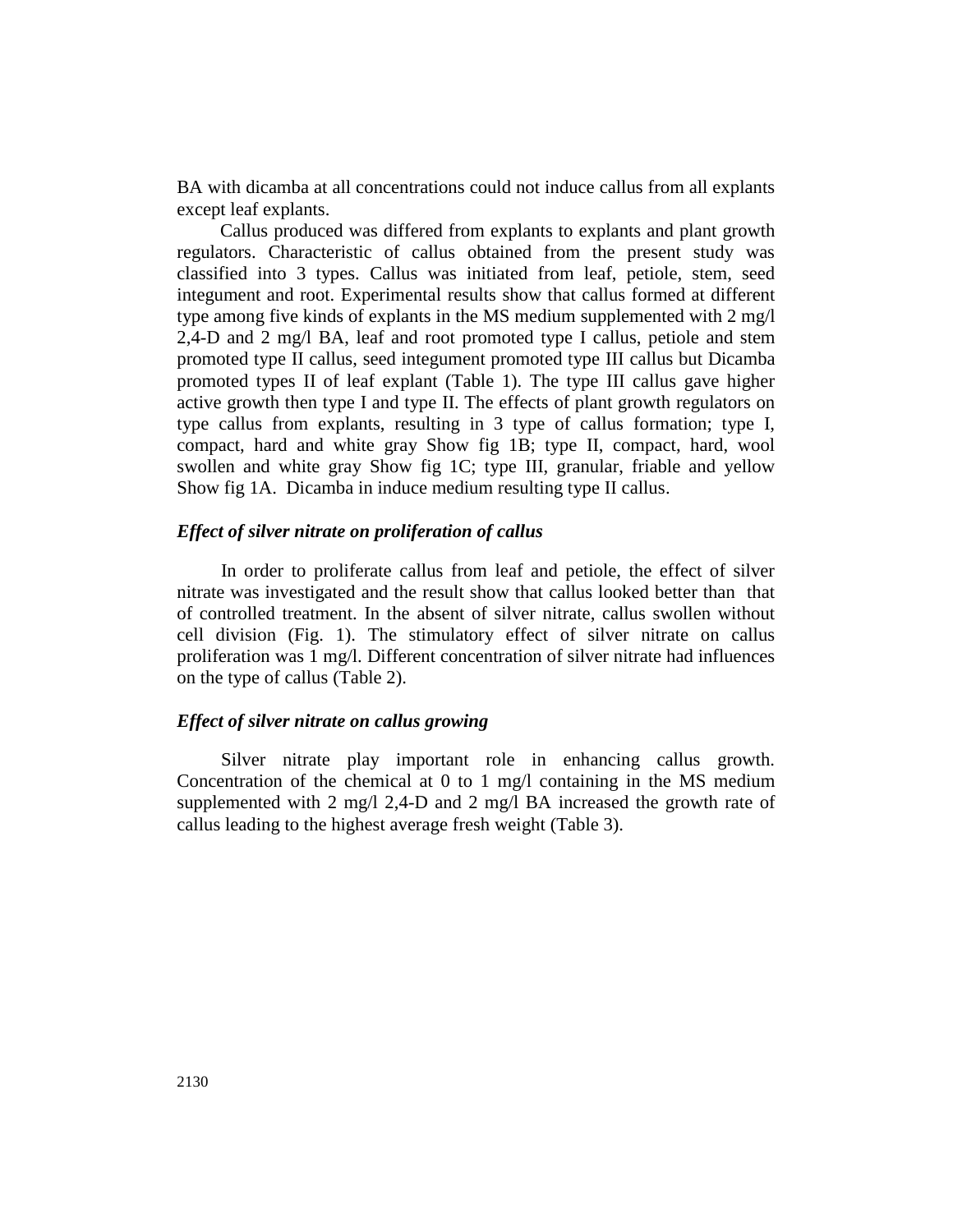| <b>Concentration of substance</b> |        |               |                 | <b>Callus induction</b> | <b>Type of</b> |
|-----------------------------------|--------|---------------|-----------------|-------------------------|----------------|
| $2,4-D$                           | BA     | di            | <b>Explants</b> | $(\text{mean } \% )$    | callus         |
| (mg/l)                            | (mg/l) | (mg/l)        |                 |                         |                |
| 2.0                               | 2.0    |               | leaf            | 91.67 <sup>a</sup>      | I              |
|                                   |        |               | Petiole         | $94.44^a$               | $\mathbf{I}$   |
|                                   |        |               | stem            | $100^a$                 | $\rm II$       |
|                                   |        |               | Seed integument | $100^a$                 | Ш              |
|                                   |        |               | root            | $66.67^b$               | I              |
|                                   |        | 2.0           | leaf            | $80.00^{\rm ab}$        | $\rm II$       |
|                                   |        |               | Petiole         | $\overline{0}$          |                |
|                                   |        |               | stem            | $\Omega$                |                |
|                                   |        |               | Seed integument | $\overline{0}$          |                |
|                                   |        |               | root            | $\theta$                |                |
|                                   |        | 2.5           | leaf            | $80.00^{\rm ab}$        | $\mathbf{I}$   |
|                                   |        |               | Petiole         | 0                       |                |
|                                   |        |               | stem            | 0                       |                |
|                                   |        |               | Seed integument | $\overline{0}$          |                |
|                                   |        |               | root            | $\theta$                |                |
|                                   |        | 3.0           | leaf            | $66.67^b$               | $\mathbf{I}$   |
|                                   |        |               | Petiole         | $\theta$                |                |
|                                   |        |               | stem            | 0                       |                |
|                                   |        |               | Seed integument | $\overline{0}$          |                |
|                                   |        |               | root            | $\overline{0}$          |                |
|                                   |        | $C.V.$ $(\%)$ |                 | 12.67                   |                |

**Table 1.** Effect of PGRs on callus formation from culturing various explants raised on MS medium for 4 weeks

Mean values followed by the same letter(s) within a column are significantly different ( $p <$ 0.05)

**Table 2.** Effect of silver nitrate on callus formation containing MS medium together with 2 mg/l 2,4-D and 2 mg/l BA for 4 weeks

| Silver nitrate | <b>Explants</b> | Callus induction (mean $\%$ ) |                    | <b>Type of callus</b> |
|----------------|-----------------|-------------------------------|--------------------|-----------------------|
| (mg/l)         |                 | 2 weeks                       | 4 weeks            |                       |
|                | leaf            |                               | $92.88^{\text{a}}$ |                       |
|                | Petiole         | O                             | $93.75^{\circ}$    |                       |
| 1.00           | leaf            | $20.00^a$                     | $90.00^a$          | Ш                     |
|                | Petiole         | $27.78^{a}$                   | $94.44^a$          | Ш                     |
| C.V.(%)        |                 | 23.25                         | 11.33              |                       |

Mean values followed by the same letter(s) within a column are not significantly different ( $p <$ 0.05)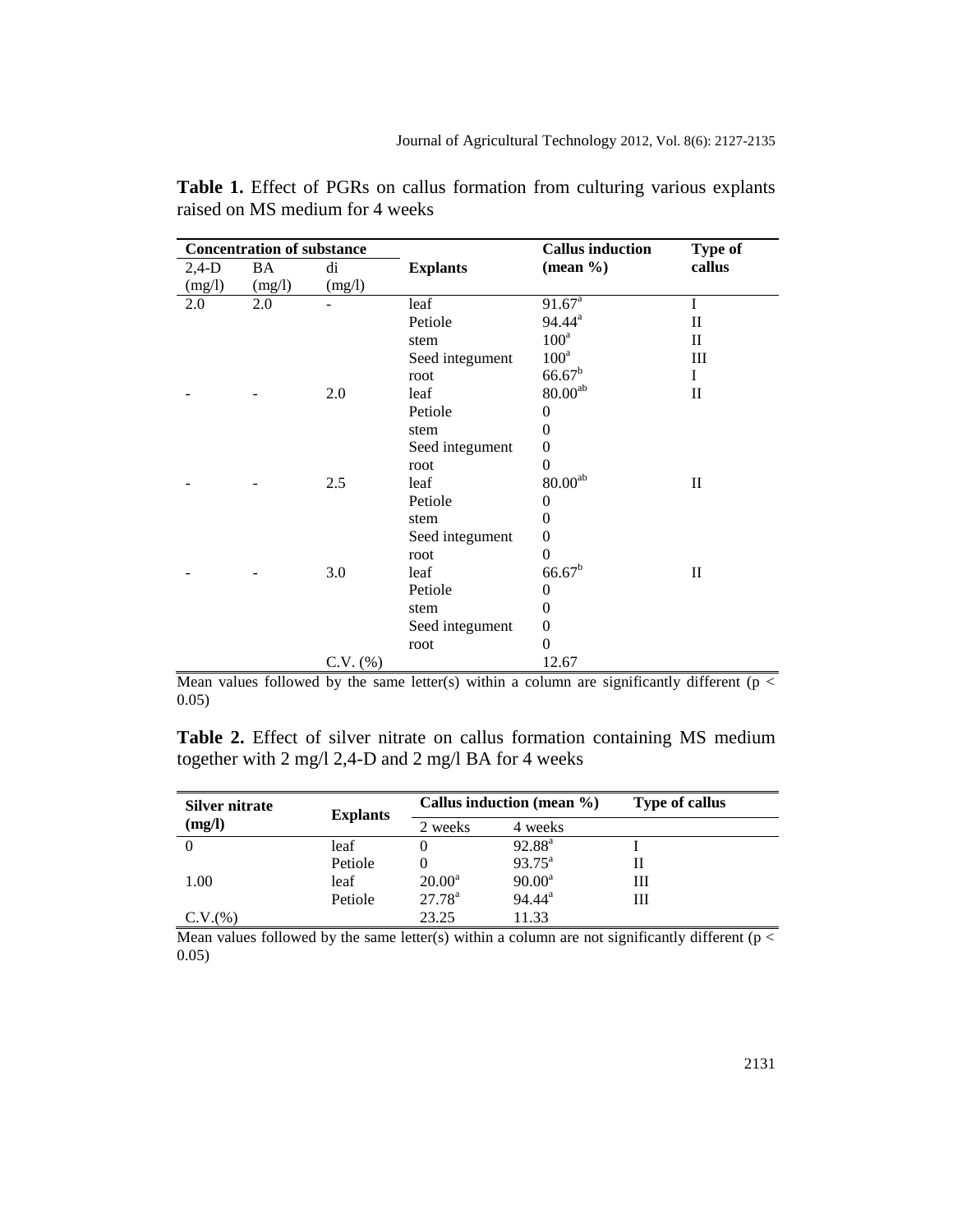**Table 3.** Effect of silver nitrate containing MS medium together with 2 mg/l 2,4-D and 2 mg/l BA for 4 weeks on callus proliferation in term of callus fresh weight

| Silver nitrate $(mg/l)$ | Callus (fresh weight; $mg \pm SD$ ) |
|-------------------------|-------------------------------------|
|                         | $0.3443 \pm 0.0904^b$               |
| 0.10                    | $0.3537 \pm 0.1877$ <sup>b</sup>    |
| 0.25                    | $0.4142 \pm 0.1602^{ab}$            |
| 0.50                    | $0.4240 \pm 0.1751^{ab}$            |
| 1.00                    | $0.6127 \pm 0.2791$ <sup>a</sup>    |
| C.V.(%)                 | 43.85                               |

Mean values followed by the same letter(s) within a column are significantly different ( $p < 0.05$ )



**Fig. 1.** Callus induced from rubber tree explants (A) Type III callus from leaf stalk in MS medium with silver nitrate at 1 mg/l (B) Type I callus from leaf stalk (C) Type II callus from leaf (D) Type I callus from leaf (Scale bars= 2 mm)

### **Discussion**

Callus formation *H. brasiliensis* from different explants was affected by PGRs. 2,4-D gave an efficiency on callus induction in rubber tree, which has been reported by many researches (Jayasree *et al*., 1999; Kouassi *et al*., 2008; Sobha *et al*., 2003; Zhou *et al*., 2012). Different PGRs and explants have contrast on callus induction, high concentration and combination PGRs were used to investigate the influences on three type of callus formation in rubber tree (Zhou *et al*., 2010). As three kinds of explants make difference callus size and type but the best callus formation was obtained with low levels of PGRs in *Catalpa bungei* (Juan *et al*., 2010).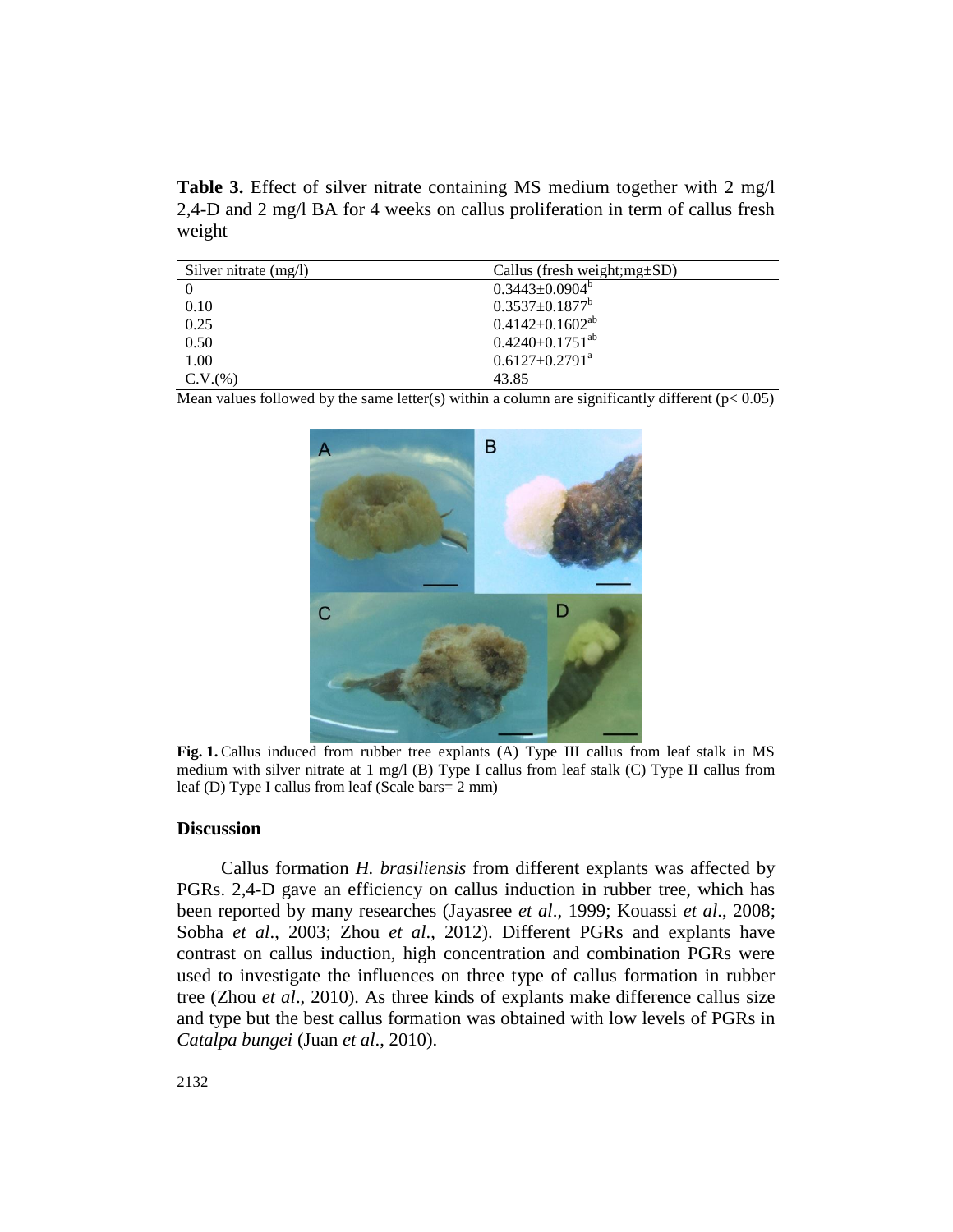Browning is problem in *H. brasiliensis*, ethylene enhanced the activities of peroxidases and bound polyphenol oxidase, associated with the metabolism of phenolic products and tissue browning (Housti*et al*., 1992). Action of silver nitrate in plant tissue culture is assumed to be associated with the physiological effects of ethylene, Inhibition of ethylene action by silver ions (Beyer, 1976). The positive effect of silver nitrateon plant tissue culture had been observed in many plants, whereas some cases have demonstrated the even negative effect (Zhang *et al*., 2001; Vikrant and Rashid, 2002; Feng*et al*., 2010; Parimalan*et al*., 2010; Cogbill*et al*., 2010). In the present study, the addition of silver nitrate in the induction medium at concentrations ranging from 1 to 3 mg/l was successful in callus formation in all the explants tested, Similar results were also reported in coffea (Silva *et al*., 2011) wheat (Wu *et al*., 2006) canola (Ali *et al*., 2007) maize (Rakshit *et al*., 2010) zinnia (Anantasaran and Kanchanapoom, 2008). The type III callus was induced leaf and petiole by using sliver nitrate, It gave highest grow rate. In addition, silver nitrate provides silver ions which Inhibit enzyme related in ethylene production, thus increased growth rate of callus (Fei *et al*., 2000), and increased frequency of embryogenesis as well (Zhang *et al*., 2001; Huang and Wei, 2004). Thus, the present study suggests that it is possible to improve the frequency of callus induction and its maintenance in *H. brasiliensis*.

#### **Acknowledgements**

We would like to thank the National Research University Project of Thailand's Office of the Higher Education Commission, the Graduate School of Prince of Songkla University and the Center of Excellence in Agricultural and Natural Resources Biotechnology, Postgraduate Education and Research Development Office, Commission on Higher Education, Ministry of Education for financial support.

#### **References**

- Ali, H., Ali, Z., Ali, H., Mehmood, S. and Ali, W. (2007). *In vitro* regeneration of *Brassica napus* L., cultivars (star, cyclone and wester) from hypocotyls and cotyledonary leaves. Pak. J. Bot. 39:1251-1256.
- Anantasaran, J. and Kanchanapoom, K. (2008). Influence of medium formula and silver nitrate on *in vitro* plant regeneration of *Zinnia* cultivars. Songklanakarin Journal of Science and Technology 30:1-6.
- Beyer, E.M. (1976). A potent inhibitor of ethylene action in plants. Plant physiology 58:268- 271.
- Cogbill, S., Faulcon, T., Jones, G., McDaniel, M., Harmon, G., Blackmon, R. and Young, M. (2010). Adventitious shoot regeneration from cotyledonary explants of rapid-cycling fast plants of *Brassica rapa* L. Plant Cell, Tissue and Organ Culture 101:127-133.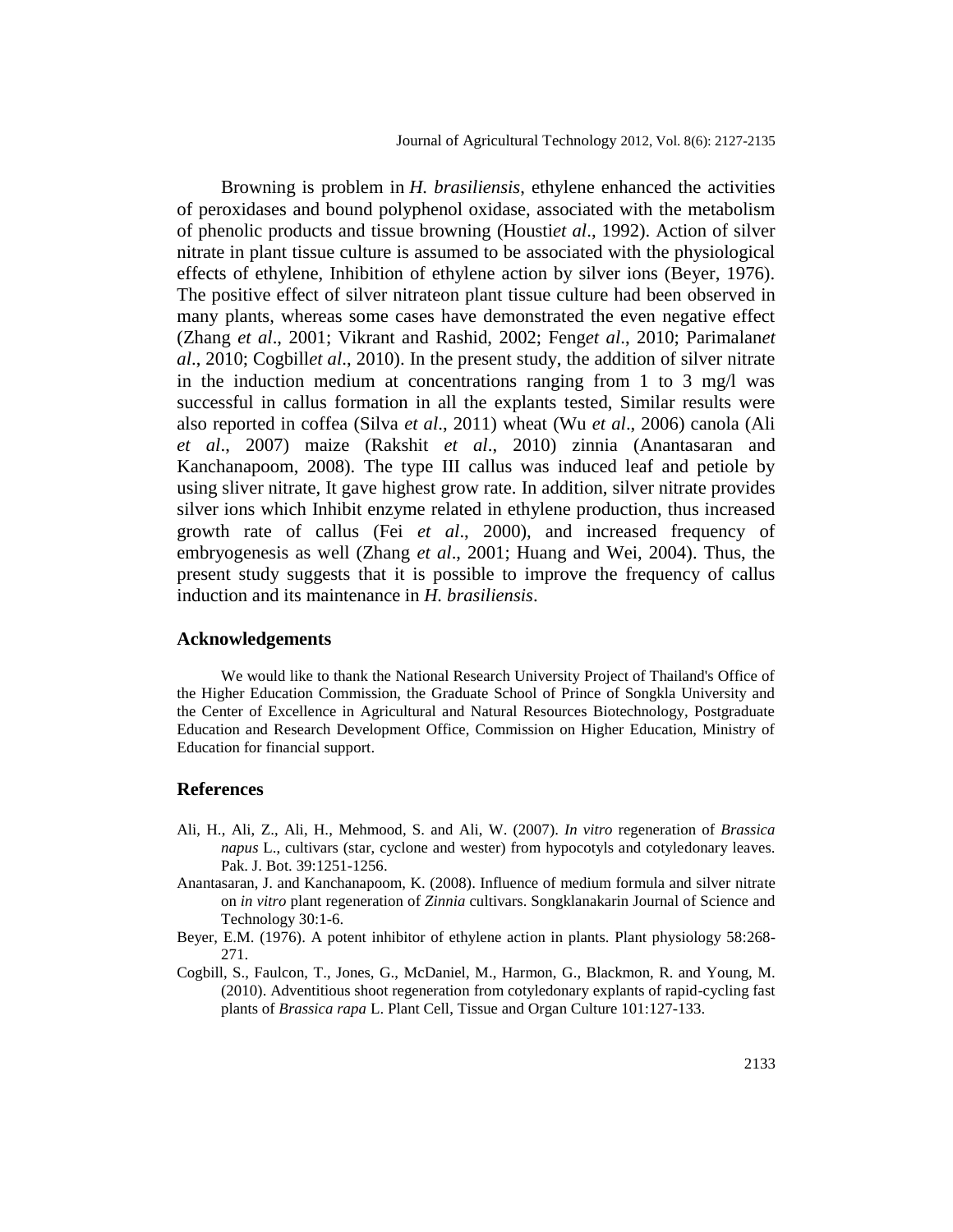- Fei, S., Read, P.E. and Riordan, T.P. (2000). Improvement of embryogenic callus induction and shoot regeneration of buffalograss by silver nitrate. Plant Cell, Tissue and Organ Culture 60:197-203.
- Feng, J.C., Yu, X.M., Shang, X.L., Li, J.D. and Wu, Y.X. (2010) Factors influencing efficiency of shoot regeneration in *Ziziphusjujuba* Mill.'Huizao'. Plant Cell, Tissue and Organ Culture 101:111-117.
- Hau, Y.W., Huang, T.D. and Huang, H.S. (2010). Micropropagation of self-rooting juvenile clones by secondary somatic embryogenesis in *Heveabrasiliensis*. Plant Breeding 129: 202-207.
- Huang, X.Q. and Wei, Z.M. (2004). High-frequency plant regeneration through callus initiation from mature embryos of maize (*Zea* Mays L.). Plant Cell Reports 22:793-800.
- Housti, F., Coupe, M. and Auzac, J.D. (1992). Effect of ethylene on enzymatic activities involved in the browning of *Heveabrasiliensis* callus. PhysiologiaPlantarum 86:445-450.
- Jayasree, P.K., Asokan, M.P., Sobha, S., Ammal, L.S., Rekha, K., Kala, R.G., Jayasree, R. and Thulaseedharan, A. (1999). Somatic embryogenesis and plant regeneration from immature anthers of *Heveabrasiliensis* Mull. Arg. Current Science 76:1242-1245.
- Juan, L., Lihua, W., Jing, L. and Junhul, W. (2010). Effect of different plant growth regulators on callus induction in *Catalpa bungei*. African Journal of Agricultural Research 5:2699- 2704.
- Kumar, V., Parvatam, G. and Ravishankar, G.A. (2009). Ag $NO<sub>3</sub>$  a potential regulator of ethylene activity and plant growth modulator. Electronic Journal of Biotechnology pp.12
- Kouassi, K.M., Koffi, K.E., Gnagne, Y.M., N'nan, O., Coulibaly, Y. and Sangare, A. (2008). Production of *Heveabrasiliensis*embryos from *in vitro* culture of unpolinated ovules. Biotechnology 7:793-797.
- Lardet, L., Martin, F., Dessailly, F., Carron, M.P. and Montoro, P. (2007). Effect of exogenous calcium on post-thaw growth recovery and subsequent plant regeneration of cryopreserved embryogeniccalli of *Heveabrasiliensis* Mull. Arg. Plant Cell Reports 26: 559-569.
- Montoro, P., Rattana, W., Pujade-Renaud, V., Michaux-Ferriere, N., Monkolsook, Y., Kanthapura, R. and Adunsadthapong, S. (2003). Production of *Heveabrasiliensis* transgenic embryogenic callus lines by *Agrobacterium tumefaciens*: roles of calcium. Plant Cell Reports 21:1095-1102.
- Nayanakantha, N.M.C. and Seneviratne, P. (2007). Tissue culture of rubber: past, present and future prospects. Ceylon Journal of Science Biological Science 36:116-125.
- Parimalan, R., Giridhar, P. and Ravishankar, G.A. (2010). Enhanced shoot organogenesis in *Bixaorellana* L. in the presence of putrescine and silver nitrate. Plant Cell, Tissue and Organ Culture 105:285-290.
- Rakshit, S., Rashid, Z. and Sekhar, J.C. (2010). Callus induction and whole plant regeneration in elite Indian maize (*Zea mays* L.) inbreds. Plant Cell, Tissue and Organ Culture 100: 31-37.
- Silva, A.S., Luz, J.M.Q., Rodrigues, T.M., Bittar, C.A. and Lino, L.O. (2011). Callus induction and embryo regeneration in *Coffea Arabica* anthers by silver nitrate and ethylene. Revista Ciencia Agronomica 42:921-929.
- Sushamakumari, S., Asokan, M.P., Anthony, P., Lowe, K.C., Power, J.B. and Davey, M.R. (2000). Plant regeneration from embryogenic cell suspension-derived protoplasts of rubber. Plant Cell, Tissue and Organ Culture 61: 81–85.